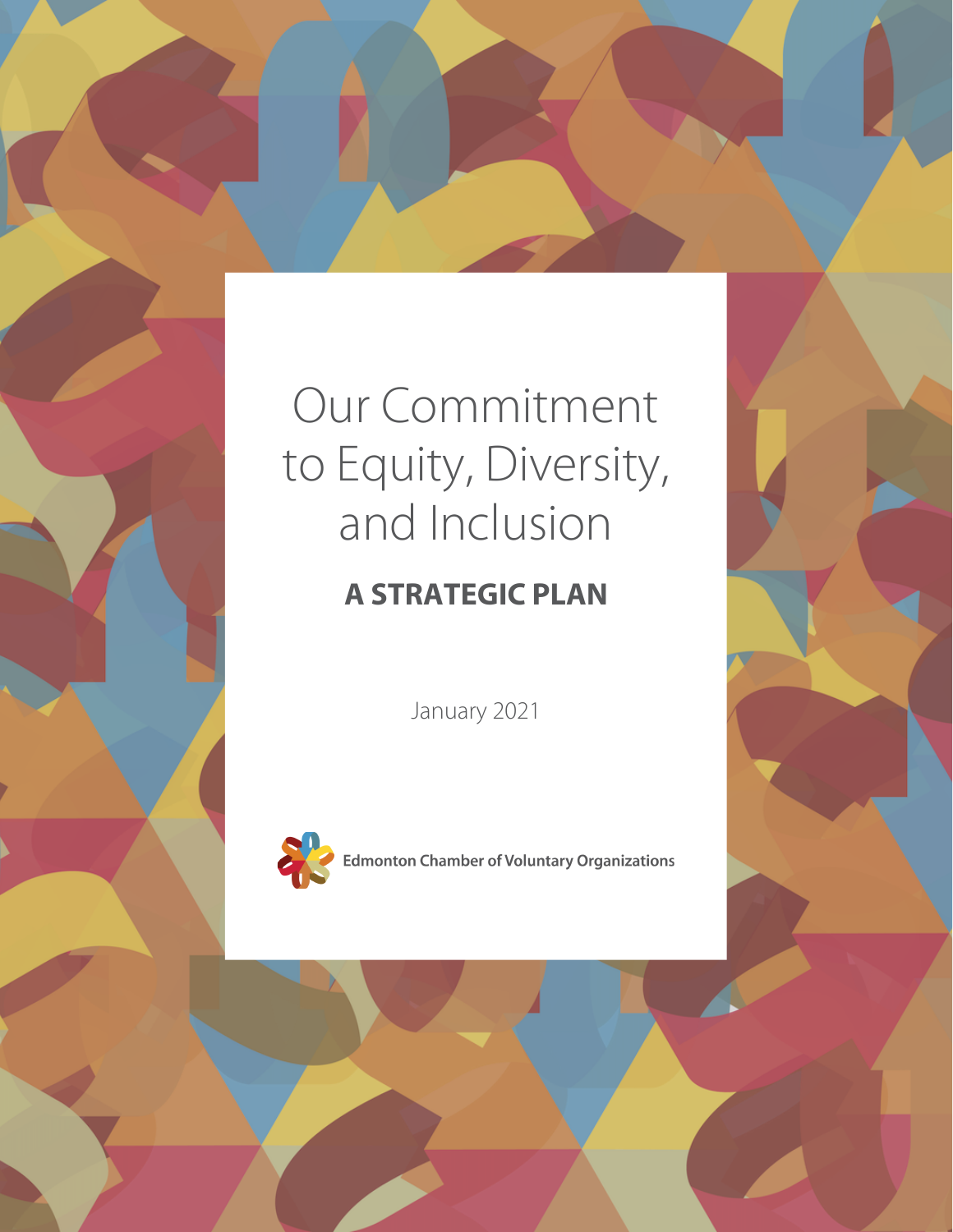# Our Journey

In the early fall of 2020, ECVO embarked on a journey to create a more inclusive organization. We engaged a consultancy specializing in equity, diversity and inclusion and held training and planning sessions with board members and staff throughout the fall. These sessions provided a platform for learning about equity, diversity and inclusion and for assessing organizational strengths and areas for improvement.

ECVO understands that equity requires a long-term commitment. Learning, development and organizational change take time. Change can be disruptive, moving us away from current practices and approaches as we grow to be more open and inclusive. We are excited to begin this work and we are ready for the impacts it will have on us as individuals and as an organization.

### Our Intention

Early in the process, ECVO staff and board members articulated a clear intention for our EDI work. We emphasized the desire to make meaningful and lasting change that impacts the entire organization. We wanted to find a path forward to embed EDI in all that we do and to avoid tokenism. We talked about a desire to share power in equitable ways, to create a more inclusive organizational space and invite greater diversity in all aspects of it.

What we have created here is a starting place for change. We have identified key strategic priorities to move us to the next step, with the intention of ongoing learning, assessment and planning. Our intention is that this document and the ideas within it are fluid and evolving so it can guide our work now and into the future.

# Our EDI Vision

ECVO is a diverse organization that welcomes and values the knowledges and lived realities of our members and communities. We are committed to ensuring our programs, activities, policies and priorities are inclusive, equitable and aimed at systems level change. We actively work to enhance diversity at all levels of the organization in order to effectively represent public-serving voluntary sector organizations in the Edmonton area.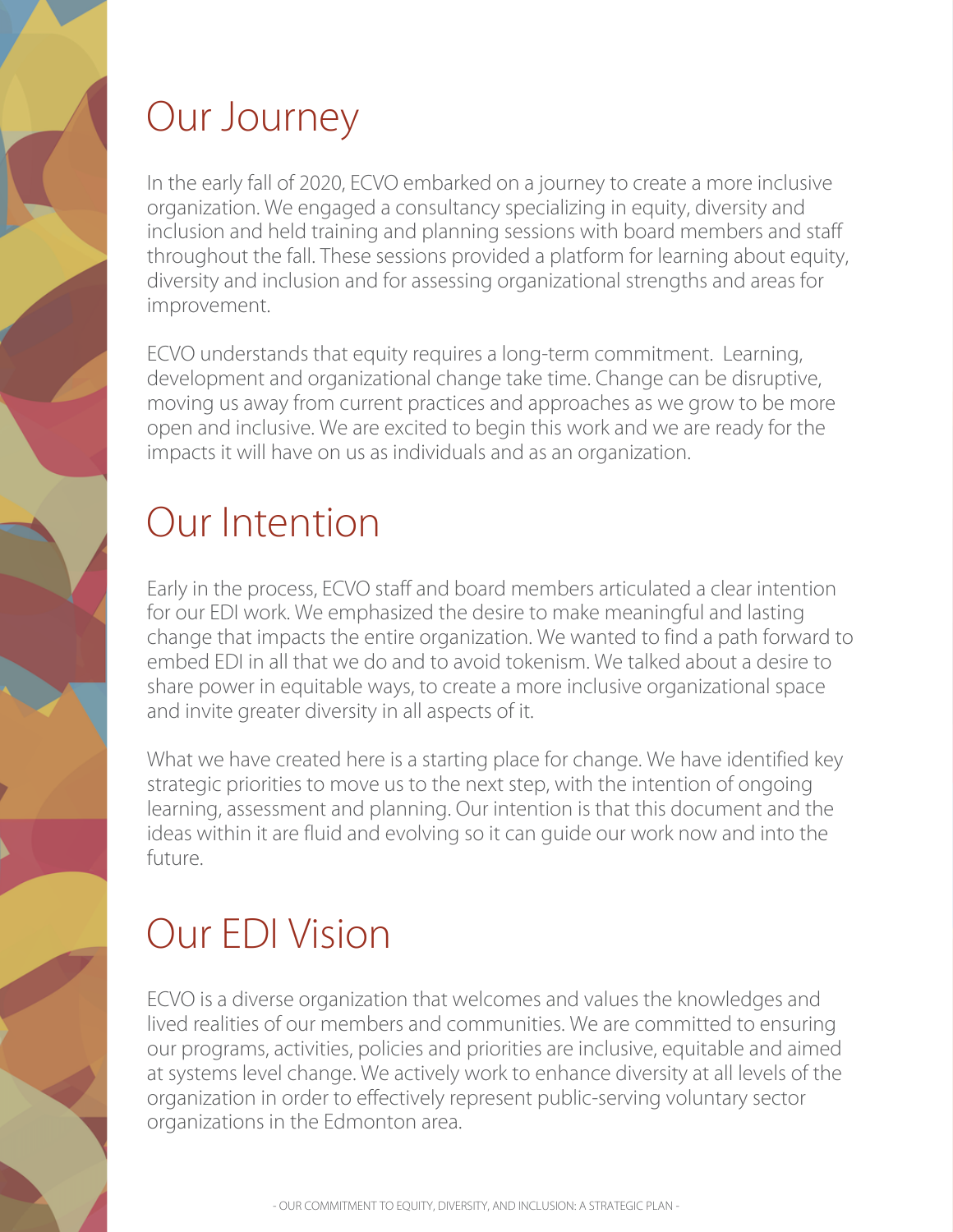# Our Understanding

We understand that focusing on and developing our capacity to promote and enact equity, diversity and inclusion is crucial for our ability to represent voluntary sector organizations and to understand the complex issues that public-serving voluntary sector organizations address.

We understand **equity** to mean fairness in access and the opportunity to succeed. Employment equity principles, policies, and practices enable equitable access, representation, opportunities, and meaningful participation of equity seeking groups.

We understand **diversity** refers to difference or variety. In a broad societal equity, diversity, and inclusion context diversity refers to demographic or identity diversity, including that based on the protected grounds.

We understand **inclusion** to mean that we value and cultivate full and meaningful engagement of historically and structurally excluded individuals and groups.

# Our Approach

In order to transform our organization, ECVO understands that work must happen at multiple levels, concurrently. We will attend to behaviours and practices; norms and assumptions; frameworks, policies and programs. In doing so, we will target change efforts and the individual, organizational and systemic levels. Working at all three levels is important because they all work together to create effects that sustain inequity.

# Our Strategic Priorities

Framed by our EDI vision and Strategic Framework 2020-2022, we have identified three EDI strategic priorities. Each priority area is supported by clear statements of intent, commitments and strategic actions.